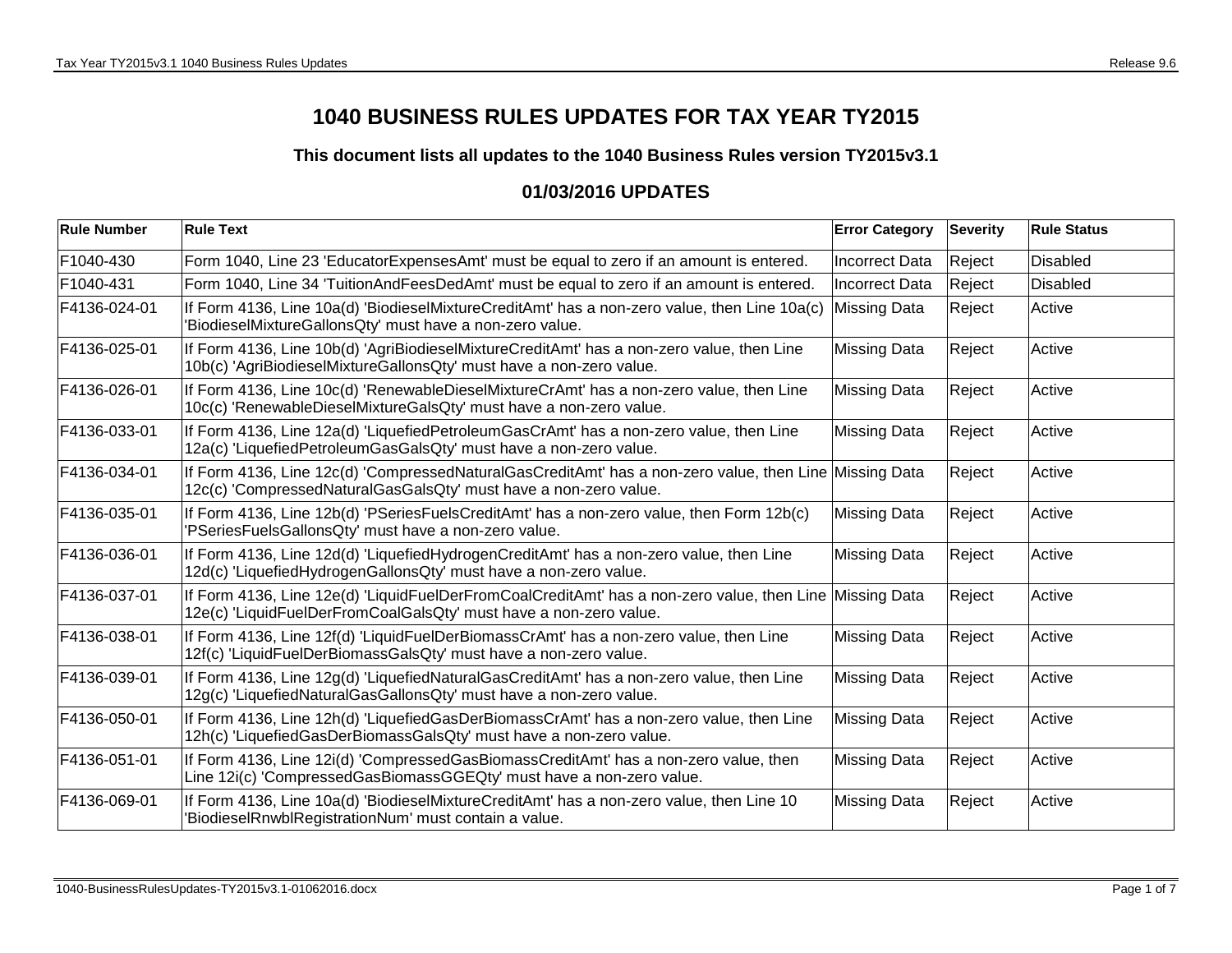| <b>Rule Number</b> | <b>Rule Text</b>                                                                                                                                                   | <b>Error Category</b> | <b>Severity</b> | <b>Rule Status</b> |
|--------------------|--------------------------------------------------------------------------------------------------------------------------------------------------------------------|-----------------------|-----------------|--------------------|
| F4136-070-01       | If Form 4136, Line 10b(d) 'AgriBiodieselMixtureCreditAmt' has a non-zero value, then Line 10 Missing Data<br>'BiodieselRnwblRegistrationNum' must contain a value. |                       | Reject          | Active             |
| F4136-071-01       | If Form 4136, Line 10c(d) 'RenewableDieselMixtureCrAmt' has a non-zero value, then Line 10 Missing Data<br>'BiodieselRnwblRegistrationNum' must contain a value.   |                       | Reject          | Active             |
| F4136-072-01       | If Form 4136, Line 12a(d) 'LiquefiedPetroleumGasCrAmt' has a non-zero value, then Line 12 Missing Data<br>'AlternativeFuelRegistrationNum' must have a value.      |                       | Reject          | Active             |
| F4136-073-01       | If Form 4136, Line 12b(d) 'PSeriesFuelsCreditAmt' has a non-zero value, then Line 12<br>'AlternativeFuelRegistrationNum' must have a value.                        | <b>Missing Data</b>   | Reject          | Active             |
| F4136-074-01       | If Form 4136, Line 12c(d) 'CompressedNaturalGasCreditAmt' has a non-zero value, then Line Missing Data<br>12 'AlternativeFuelRegistrationNum' must have a value.   |                       | Reject          | Active             |
| F4136-075-01       | If Form 4136, Line 12d(d) 'LiquefiedHydrogenCreditAmt' has a non-zero value, then Line 12<br>'AlternativeFuelRegistrationNum' must have a value.                   | <b>Missing Data</b>   | Reject          | Active             |
| F4136-076-01       | If Form 4136, Line 12e (d) 'LiquidFuelDerFromCoalCreditAmt' has a non-zero value, then<br>Line 12 'AlternativeFuelRegistrationNum' must have a value.              | <b>Missing Data</b>   | Reject          | Active             |
| F4136-077-01       | If Form 4136, Line 12f (d) 'LiquidFuelDerBiomassCrAmt', has a non-zero value, then Line 12<br>'AlternativeFuelRegistrationNum' must have a value.                  | <b>Missing Data</b>   | Reject          | Active             |
| F4136-078-01       | If Form 4136, Line 12g (d) 'LiquefiedNaturalGasCreditAmt', has a non-zero value, then Line<br>12 'AlternativeFuelRegistrationNum' must have a value.               | <b>Missing Data</b>   | Reject          | Active             |
| F4136-079-01       | If Form 4136, Line 12h (d) 'LiquefiedGasDerBiomassCrAmt', has a non-zero value, then Line<br>12 'AlternativeFuelRegistrationNum' must have a value.                | <b>Missing Data</b>   | Reject          | Active             |
| F4136-080-01       | If Form 4136, Line 12i (d) 'CompressedGasBiomassCreditAmt', has a non-zero value, then<br>Line 12 'AlternativeFuelRegistrationNum' must have a value.              | <b>Missing Data</b>   | Reject          | Active             |
| F4136-104-01       | Form 4136, Line 10a(d) 'BiodieselMixtureCreditAmt' must be equal to zero if an amount is<br>entered.                                                               | <b>Incorrect Data</b> | Reject          | Disabled           |
| F4136-105-01       | Form 4136, Line 10b(d) 'AgriBiodieselMixtureCreditAmt' must be equal to zero if an amount is Incorrect Data<br>entered.                                            |                       | Reject          | <b>Disabled</b>    |
| F4136-106-01       | Form 4136, Line 10c(d) 'RenewableDieselMixtureCrAmt' must be equal to zero if an amount<br>is entered.                                                             | Incorrect Data        | Reject          | <b>Disabled</b>    |
| F4136-107-01       | Form 4136, Line 12a(d) 'LiquefiedPetroleumGasCrAmt' must be equal to zero if an amount is<br>entered.                                                              | Incorrect Data        | Reject          | <b>Disabled</b>    |
| F4136-108-01       | Form 4136, Line 12b(d) 'PSeriesFuelsCreditAmt' must be equal to zero if an amount is<br>entered.                                                                   | <b>Incorrect Data</b> | Reject          | <b>Disabled</b>    |
| F4136-109-01       | Form 4136, Line 12c(d) 'CompressedNaturalGasCreditAmt' must be equal to zero if an<br>amount is entered.                                                           | <b>Incorrect Data</b> | Reject          | <b>Disabled</b>    |
| F4136-110-01       | Form 4136, Line 12e(d) 'LiquidFuelDerFromCoalCreditAmt' must be equal to zero if an<br>amount is entered.                                                          | <b>Incorrect Data</b> | Reject          | <b>Disabled</b>    |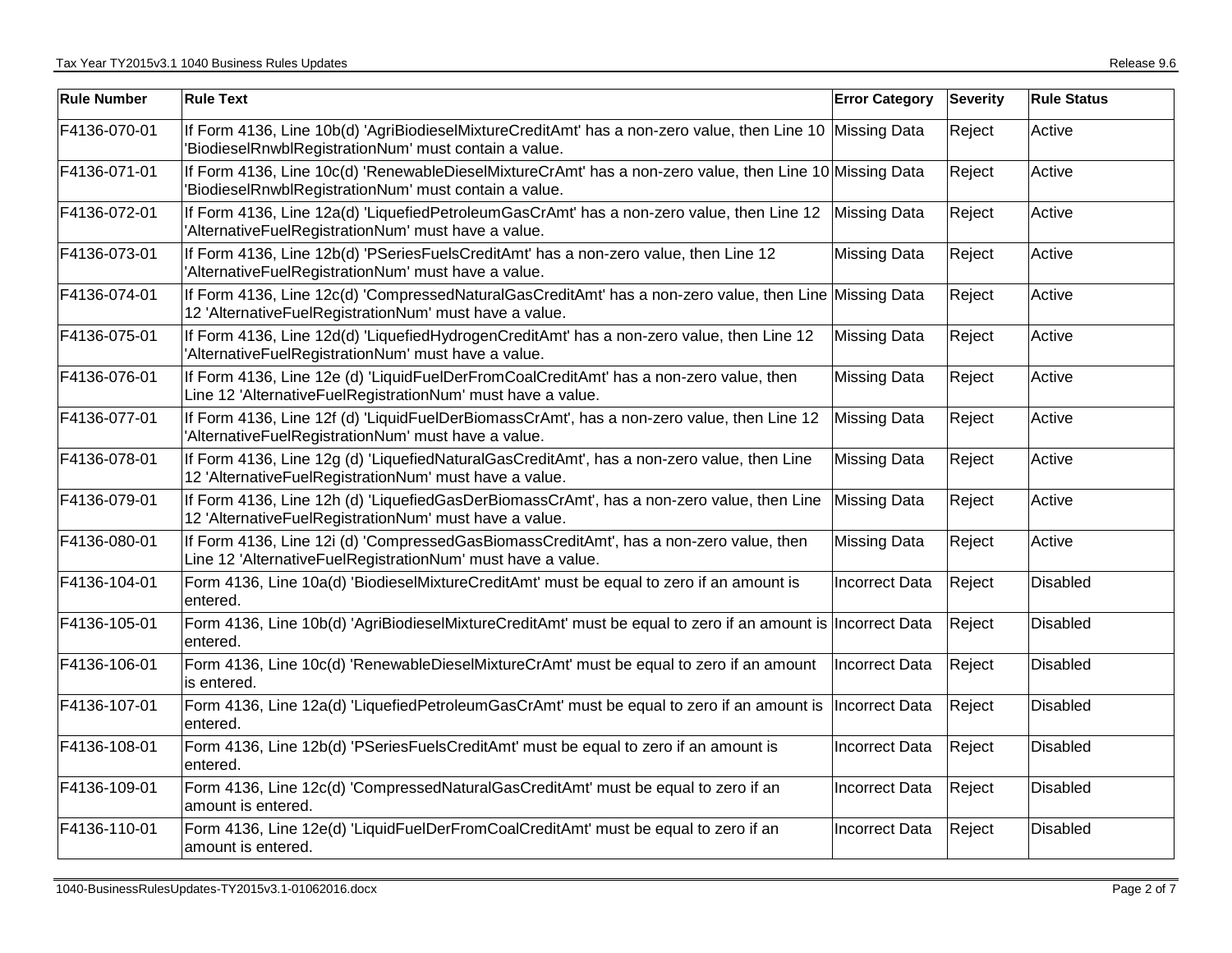| <b>Rule Number</b> | <b>Rule Text</b>                                                                                                                                                                                                                                                                                                                                                                                                                                                                                                                                                                                                                                                                                                                                                                                                                                                                                                                                             | <b>Error Category</b> | <b>Severity</b> | <b>Rule Status</b> |
|--------------------|--------------------------------------------------------------------------------------------------------------------------------------------------------------------------------------------------------------------------------------------------------------------------------------------------------------------------------------------------------------------------------------------------------------------------------------------------------------------------------------------------------------------------------------------------------------------------------------------------------------------------------------------------------------------------------------------------------------------------------------------------------------------------------------------------------------------------------------------------------------------------------------------------------------------------------------------------------------|-----------------------|-----------------|--------------------|
| F4136-111-01       | Form 4136, Line 12f(d) 'LiquidFuelDerBiomassCrAmt' must be equal to zero if an amount is<br>entered.                                                                                                                                                                                                                                                                                                                                                                                                                                                                                                                                                                                                                                                                                                                                                                                                                                                         | <b>Incorrect Data</b> | Reject          | <b>Disabled</b>    |
| F4136-112-01       | Form 4136, Line 12g(d) 'LiquefiedNaturalGasCreditAmt' must be equal to zero if an amount is Incorrect Data<br>entered.                                                                                                                                                                                                                                                                                                                                                                                                                                                                                                                                                                                                                                                                                                                                                                                                                                       |                       | Reject          | Disabled           |
| F4136-113-01       | Form 4136, Line 12h(d) 'LiquefiedGasDerBiomassCrAmt' must be equal to zero if an amount  Incorrect Data<br>is entered.                                                                                                                                                                                                                                                                                                                                                                                                                                                                                                                                                                                                                                                                                                                                                                                                                                       |                       | Reject          | <b>Disabled</b>    |
| F4136-114-01       | Form 4136, Line 12i(d) 'CompressedGasBiomassCreditAmt' must be equal to zero if an<br>amount is entered.                                                                                                                                                                                                                                                                                                                                                                                                                                                                                                                                                                                                                                                                                                                                                                                                                                                     | <b>Incorrect Data</b> | Reject          | Disabled           |
| F4136-130          | Form 4136, Line 12d(d) 'LiquefiedHydrogenCreditAmt' must be equal to zero if an amount is<br>entered.                                                                                                                                                                                                                                                                                                                                                                                                                                                                                                                                                                                                                                                                                                                                                                                                                                                        | Incorrect Data        | Reject          | Disabled           |
| F4562-002-01       | If Form 4562, Line 1, 'MaximumDollarLimitationAmt' has a non-zero value, then Line 1,<br>'MaximumDollarLimitationAmt' must not be greater than 535,000.                                                                                                                                                                                                                                                                                                                                                                                                                                                                                                                                                                                                                                                                                                                                                                                                      | <b>Incorrect Data</b> | Reject          | Active             |
| F4562-002-02       | If Form 4562, Line 1, 'MaximumDollarLimitationAmt' has a non-zero value, then Line 1,<br>'MaximumDollarLimitationAmt' must not be greater than 25,000.                                                                                                                                                                                                                                                                                                                                                                                                                                                                                                                                                                                                                                                                                                                                                                                                       | <b>Incorrect Data</b> | Reject          | Deleted            |
| F4562-003-01       | If Form 4562, Line 3, 'ThresholdCostOfSect179PropAmt' has a non-zero value, then Line 3,<br>ThresholdCostOfSect179PropAmt' must not be greater than 2,000,000.                                                                                                                                                                                                                                                                                                                                                                                                                                                                                                                                                                                                                                                                                                                                                                                               | Incorrect Data        | Reject          | Active             |
| F4562-003-02       | If Form 4562, Line 3, 'ThresholdCostOfSect179PropAmt' has a non-zero value, then Line 3,<br>ThresholdCostOfSect179PropAmt' must not be greater than 200,000.                                                                                                                                                                                                                                                                                                                                                                                                                                                                                                                                                                                                                                                                                                                                                                                                 | <b>Incorrect Data</b> | Reject          | Deleted            |
| F5074-001-01       | Form 5074, Line 17 'EducatorExpensesAmt' must be equal to zero if an amount is entered.                                                                                                                                                                                                                                                                                                                                                                                                                                                                                                                                                                                                                                                                                                                                                                                                                                                                      | <b>Incorrect Data</b> | Reject          | <b>Disabled</b>    |
| F5074-002          | Form 5074, Line 27 'TuitionAndFeesDedAmt' must be equal to zero if an amount is entered.                                                                                                                                                                                                                                                                                                                                                                                                                                                                                                                                                                                                                                                                                                                                                                                                                                                                     | Incorrect Data        | Reject          | Disabled           |
| F5695-003-02       | If there are two Forms 5695 in the return and their SSNs are not equal then one of the forms<br>must not have a value in fields other than the following: Line 17a 'HomeLocatedInUSAInd',<br>Line 17b 'EgyPropCrMainHomeUSAddress', Line 17c 'ImprvRItdToConstMainHomeInd', Line<br>18 'TotNonBusinessEgyPropCrPYAmt', Line 19a 'InsulationOrSysHtGnLossCostAmt', Line<br>19b 'ExteriorDoorsCostAmt', Line 19c 'MetalOrAsphaltRoofCostAmt', Line 19d<br>'ExteriorWndwOrSkylightCostAmt', Line 19e 'ExtWndwOrSkylightCostLimitAmt', Line 19f<br>'PriorYearWindowExpnsAmt', Line 19g 'MaxEgyCrLessPYWindowExpnsAmt', Line 19h<br>'CrAfterAppWndwExpnsLimitAmt', Line 20 'PartialEnergyImprvCostAmt', Line 21<br>'EnergyEffcntImprvStdPctCrAmt', Line 22a 'EnergyEffcntBldgPropCostAmt', Line 22b<br>'QualifiedNaturalGasCostAmt', Line 22c 'AdvncMainAirCirctngFanCostAmt', Line 23<br>'InternalEnergyImprvCostAmt', Line 24 'TotalEnergyImprovementsCostAmt'. | <b>Incorrect Data</b> | Reject          | Active             |
| F5695-004-02       | If Form 5695, Line 25 'MaximumResidentialEnergyCrAmt' equals 1000, then Line 25<br>'MarriedTPWMoreThanOneHomeCd' must have a value.                                                                                                                                                                                                                                                                                                                                                                                                                                                                                                                                                                                                                                                                                                                                                                                                                          | <b>Missing Data</b>   | Reject          | Active             |
| F5695-005-02       | If Form 1040, Line 2 checkbox "Married filing jointly" is not checked (element<br>IndividualReturnFilingStatusCd' does not have the value 2), then Form 5695, Line 30<br>'NonBusinessEnergyCrAmt' must not be greater than 500.                                                                                                                                                                                                                                                                                                                                                                                                                                                                                                                                                                                                                                                                                                                              | <b>Incorrect Data</b> | Reject          | Active             |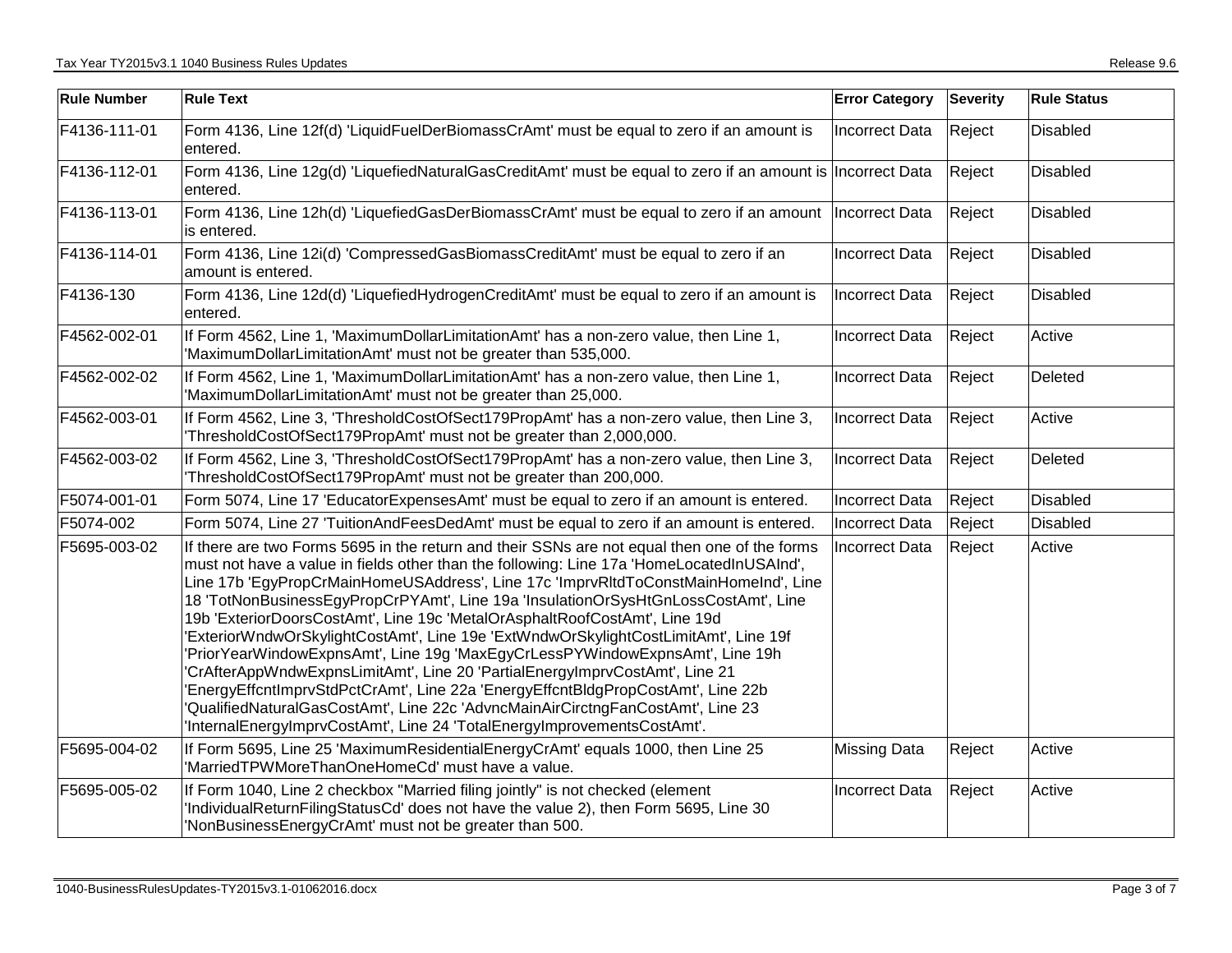| <b>Rule Number</b> | <b>Rule Text</b>                                                                                                                                                                                                                             | <b>Error Category</b> | <b>Severity</b> | <b>Rule Status</b> |
|--------------------|----------------------------------------------------------------------------------------------------------------------------------------------------------------------------------------------------------------------------------------------|-----------------------|-----------------|--------------------|
| F5695-006-02       | If Form 5695, Line 30 'NonBusinessEnergyCrAmt' has a value greater than zero, then Line<br>17a 'HomeLocatedInUSAInd' must have a choice of "Yes" indicated.                                                                                  | <b>Incorrect Data</b> | Reject          | Active             |
| F5695-007-02       | If Form 5695, Line 30 'NonBusinessEnergyCrAmt' has a value greater than zero, then Line<br>17b 'EgyPropCrMainHomeUSAddress' must have a value.                                                                                               | <b>Missing Data</b>   | Reject          | Active             |
| F5695-008-02       | If Form 5695, Line 30 'NonBusinessEnergyCrAmt' has a value greater than zero, then Line<br>17c 'ImprvRItdToConstMainHomeInd' must have a choice of "Yes" or "No" indicated.                                                                  | <b>Missing Data</b>   | Reject          | Active             |
| F5695-009-02       | If Form 5695, Line 30 'NonBusinessEnergyCrAmt' has a value greater than 500, then Form<br>1040, Line 2 checkbox "Married filing jointly" must be checked (element<br>'IndividualReturnFilingStatusCd' must have the value 2).                | <b>Incorrect Data</b> | Reject          | Active             |
| F5695-010-02       | If Form 5695, Line 30 'NonBusinessEnergyCrAmt' has a value greater than 500, then two<br>Forms 5695 must be present in the return.                                                                                                           | <b>Incorrect Data</b> | Reject          | Active             |
| F5695-011-02       | Form 5695, Line 22b 'QualifiedNaturalGasCostAmt' must not be greater than 150.                                                                                                                                                               | <b>Incorrect Data</b> | Reject          | Active             |
| F5695-012-02       | Form 5695, Line 22c 'AdvncMainAirCirctngFanCostAmt' must not be greater than 50.                                                                                                                                                             | <b>Incorrect Data</b> | Reject          | Active             |
| F5695-013-02       | Form 5695, Line 23 'InternalEnergyImprvCostAmt' must not be greater than 500.                                                                                                                                                                | <b>Incorrect Data</b> | Reject          | Active             |
| F5695-014-02       | Form 5695, Line 30 'NonBusinessEnergyCrAmt' must not be greater than 1000.                                                                                                                                                                   | <b>Incorrect Data</b> | Reject          | Active             |
| F5695-017          | If Form 1040, Line 2 checkbox "Married filing jointly" is not checked (element<br>'IndividualReturnFilingStatusCd' does not have the value 2), then Form 5695, Line 27<br>'MaximumResidentialEnergyCrAmt' must not be greater than 500.      | <b>Incorrect Data</b> | Reject          | Active             |
| F5695-018          | Form 5695, Part II 'NonBusinessEgyEffcntPropCrGrp' must not be present (i.e., Lines 17<br>through 30 must not have entries).                                                                                                                 | Incorrect Data        | Reject          | Disabled           |
| F6478-016          | Form 6478, Line 1, 'Qlfy2ndBiofuelProdFuelGalsQty' must be equal to zero if an amount is<br>entered.                                                                                                                                         | <b>Incorrect Data</b> | Reject          | Disabled           |
| F6478-017          | Form 6478, Line 1 'Qlfy2ndBiofuelProdFuelCrAmt' must be equal to zero if an amount is<br>entered.                                                                                                                                            | <b>Incorrect Data</b> | Reject          | <b>Disabled</b>    |
| F6478-018          | Form 6478, Line 2 'FuelsCreditRegistrationNum' must not have a value.                                                                                                                                                                        | <b>Incorrect Data</b> | Reject          | Disabled           |
| F6478-019          | Form 6478, Line 2 'OtherIncomeAmt' must be equal to zero if an amount is entered.                                                                                                                                                            | <b>Incorrect Data</b> | Reject          | <b>Disabled</b>    |
| F6765-003-01       | Form 6765, Line 10 'FixedBasedPct' must not be greater than 16% (0.16000).                                                                                                                                                                   | <b>Incorrect Data</b> | Reject          | Active             |
| F6765-004-01       | If Form 6765 has significant data on any Line in Section A (Lines 1 through 17), then if an<br>amount is entered on any Line in Section B (Lines 18 through 32) it must have a zero value.                                                   | <b>Incorrect Data</b> | Reject          | Active             |
| F6765-005-01       | If Form 6765 is present in the return then there can only be entries in Line 37<br>'ResearchActivitiesIncrCrAmt', Line 38 'CYResearchCreditAmt', Line 39<br>'EstateOrTrustAllocatedBenefAmt' and/or Line 40 'NetEstateOrTrustAllocBenefAmt'. | <b>Incorrect Data</b> | Reject          | <b>Disabled</b>    |
| F8689-001-01       | Form 8689, Line 17 'EducatorExpensesAmt' must be equal to zero if an amount is entered.                                                                                                                                                      | Incorrect Data        | Reject          | <b>Disabled</b>    |
| F8689-002          | Form 8689, Line 27 'TuitionAndFeesDedAmt' must be equal to zero if an amount is entered.                                                                                                                                                     | <b>Incorrect Data</b> | Reject          | Disabled           |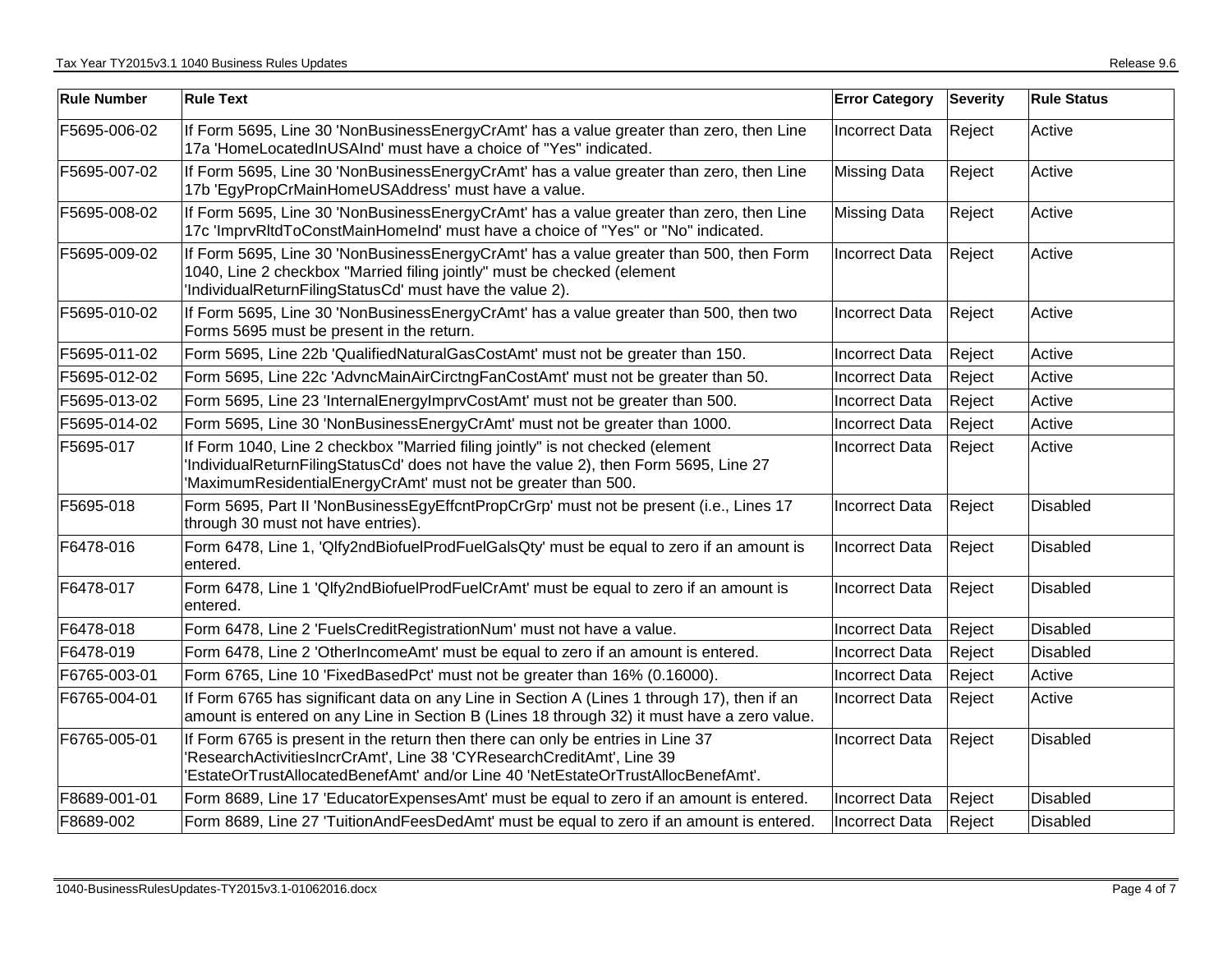| <b>Rule Number</b> | <b>Rule Text</b>                                                                                                                                                                                                                                                                                                                                                                                                  | <b>Error Category</b> | Severity                    | <b>Rule Status</b> |
|--------------------|-------------------------------------------------------------------------------------------------------------------------------------------------------------------------------------------------------------------------------------------------------------------------------------------------------------------------------------------------------------------------------------------------------------------|-----------------------|-----------------------------|--------------------|
| F8820-001-01       | Form 8820, Line 2(b) 'EmployerDifferentialWageCrAmt' must be equal to zero if an amount is  Incorrect Data<br>entered.                                                                                                                                                                                                                                                                                            |                       | Reject                      | Disabled           |
| F8835-001          | Form 8835, 'IndianCoalTonPrdcdSoldQty' must be equal to zero if a value is entered.                                                                                                                                                                                                                                                                                                                               | <b>Incorrect Data</b> | Reject                      | Disabled           |
| F8835-002          | Form 8835, 'TotIndianCoalTonPrdcdSoldCrAmt' must be equal to zero if an amount is<br>entered.                                                                                                                                                                                                                                                                                                                     | <b>Incorrect Data</b> | Reject                      | Disabled           |
| F8844-001-03       | Form 8844, line 1, 'TotalQualifiedEmpwrZoneWgsAmt' must be equal to zero if an amount is<br>entered.                                                                                                                                                                                                                                                                                                              | <b>Incorrect Data</b> | Reject                      | Disabled           |
| F8844-002-01       | Form 8844, Line 2, 'CurrentYearCreditAmt' must be equal to zero if an amount is entered.                                                                                                                                                                                                                                                                                                                          | <b>Incorrect Data</b> | Reject                      | <b>Disabled</b>    |
| F8845-001-01       | Form 8845, Line 1, 'TotQlfyWagesEmplHlthInsAmt' must be equal to zero if an amount is<br>entered.                                                                                                                                                                                                                                                                                                                 | Incorrect Data        | Reject                      | Disabled           |
| F8845-002-01       | Form 8845, Line 2, 'CY93TotQlfyWagesEmplHlthInsAmt' must be equal to zero if an amount<br>is entered.                                                                                                                                                                                                                                                                                                             | Incorrect Data        | Reject                      | Disabled           |
| F8845-003-01       | Form 8845, Line 3, 'IncrementalIncreaseAmt' must be equal to zero if an amount is entered.                                                                                                                                                                                                                                                                                                                        | Incorrect Data        | Reject                      | Disabled           |
| F8845-004-01       | Form 8845, Line 4, 'CurrentYearCreditAmt' must be equal to zero if an amount is entered.                                                                                                                                                                                                                                                                                                                          | <b>Incorrect Data</b> | Reject                      | <b>Disabled</b>    |
| F8864-001          | Form 8864, Line 1(c), 'BiodieselAmt' must be equal to zero if an amount is entered.                                                                                                                                                                                                                                                                                                                               | <b>Incorrect Data</b> | Reject                      | Disabled           |
| F8864-002-01       | Form 8864, Line 2(c), 'AgriBiodieselAmt' must be equal to zero if an amount is entered.                                                                                                                                                                                                                                                                                                                           | Incorrect Data        | Reject                      | Disabled           |
| F8864-003-02       | Form 8864, Line 3(c), 'RenewableDieselAmt' must be equal to zero if an amount is entered.                                                                                                                                                                                                                                                                                                                         | Incorrect Data        | Reject                      | Disabled           |
| F8864-004          | Form 8864, Line 4(c), 'BiodieselMixAmt' must be equal to zero if an amount is entered.                                                                                                                                                                                                                                                                                                                            | <b>Incorrect Data</b> | Reject                      | Disabled           |
| F8864-005-01       | Form 8864, Line 5(c), 'AgriBiodieselIncludedAmt' must be equal to zero if an amount is<br>entered.                                                                                                                                                                                                                                                                                                                | Incorrect Data        | Reject                      | <b>Disabled</b>    |
| F8864-006          | Form 8864, Line 6(c), 'RenewableDieselInclMixtureAmt' must be equal to zero if an amount is Incorrect Data<br>entered.                                                                                                                                                                                                                                                                                            |                       | Reject                      | Disabled           |
| F8864-007          | Form 8864, Line 7(c), 'QualifiedAgriBioDieselProdAmt' must be equal to zero if an amount is<br>entered.                                                                                                                                                                                                                                                                                                           | <b>Incorrect Data</b> | Reject                      | Disabled           |
| F8864-008          | Form 8864, Line 8, 'BiodieselPlusAgriBioDieselAmt' must be equal to zero if an amount is<br>entered.                                                                                                                                                                                                                                                                                                              | <b>Incorrect Data</b> | Reject                      | Disabled           |
| F8900-001-01       | If Form 8900 is present in the return, then Lines (1) 'QlfyRIrdTrackMaintExpendAmt', (2)<br>'FiftyPctRIrdTrackMaintExpndAmt', (3a) 'MilesOfRIrdTrackOwnorLsdQty', (3b)<br>'LessNumOfMileRIrdTrckIsAsgnQty', (3c) 'MIRIrdTrckAsgnByOwnrOrLsseeQty', (3d)<br>TotalRIrdTrackMilesQty', (4) 'AdjustedTotalRailroadTrackAmt', and (5)<br>'QualifiedPctOfRIrdTrackAmt', must have a zero value if an amount is entered. | <b>Incorrect Data</b> | Reject and Disabled<br>Stop |                    |
| F8908-001-01       | Form 8908, Line 1a, 'TotalHomesMeetingStandardQty' must be equal to zero if an amount is<br>entered.                                                                                                                                                                                                                                                                                                              | Incorrect Data        | Reject                      | Disabled           |
| F8908-002-01       | Form 8908, Line 1b, 'TotalHomesStandardAmt' must be equal to zero if an amount is entered. Incorrect Data                                                                                                                                                                                                                                                                                                         |                       | Reject                      | Disabled           |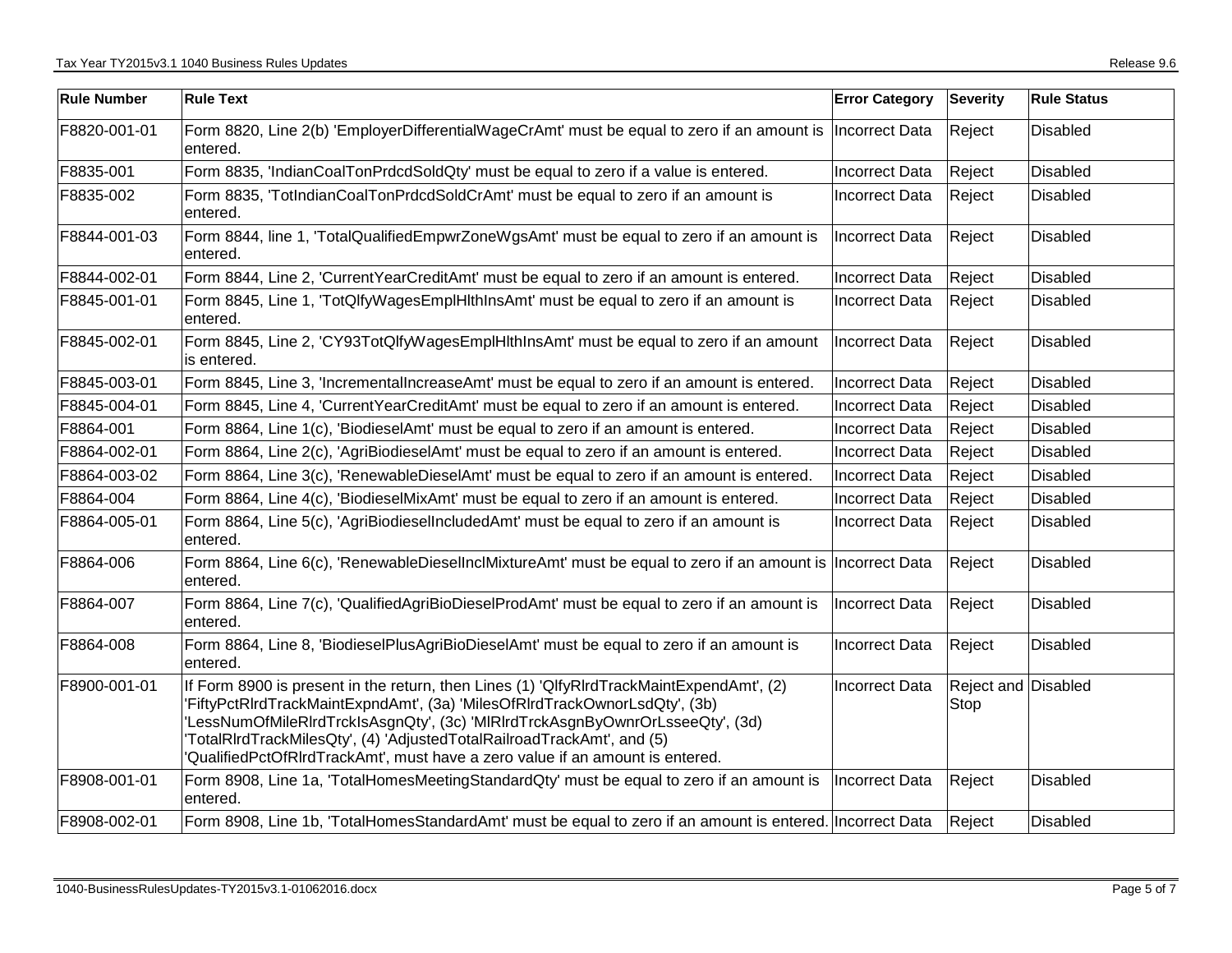| <b>Rule Number</b> | <b>Rule Text</b>                                                                                                                                                                                                                                                                                                                                      | <b>Error Category</b> | <b>Severity</b> | <b>Rule Status</b> |
|--------------------|-------------------------------------------------------------------------------------------------------------------------------------------------------------------------------------------------------------------------------------------------------------------------------------------------------------------------------------------------------|-----------------------|-----------------|--------------------|
| F8908-003-01       | Form 8908, Line 2a, 'TotalMfrHmMeetingStdQty' must be equal to zero if an amount is<br>entered.                                                                                                                                                                                                                                                       | Incorrect Data        | Reject          | <b>Disabled</b>    |
| F8908-004-01       | Form 8908, Line 2b, 'TotalManufactureHomesAmt' must be equal to zero if an amount is<br>entered.                                                                                                                                                                                                                                                      | Incorrect Data        | Reject          | <b>Disabled</b>    |
| F8911-001          | If Form 8911 is present in the return, then there can only be entries on Line 8<br>'AltFuelVehRefuelPropCreditAmt' or Line 9 'BusinessInvstUsePartOfCrAmt'.                                                                                                                                                                                           | Incorrect Data        | Reject          | Disabled           |
| F8917-001          | Each 'StudentSSN' on Form 8917, Line 1b must not be equal to 'StudentSSN' on Form 8863,  Incorrect Data<br>Line 21.                                                                                                                                                                                                                                   |                       | Reject          | Active             |
| F8917-003          | If Form 8917, Line 5 'TuitionAndFeesDedIncmLessCrAmt' is greater than 65000 and filing<br>status of the return is ["Single" or "Head of Household" or "Qualifying widow(er) with<br>dependent child" (element 'IndividualReturnFilingStatusCd' has the value 1 or 4 or 5)], then<br>Line 6 'TuitionAndFeesDedAmt' must be less than 2001.             | Incorrect Data        | Reject          | Active             |
| F8917-004          | If Form 8917, Line 5 'TuitionAndFeesDedIncmLessCrAmt' is less than 65000 and filing status  Incorrect Data<br>of the return is ["Single" or "Head of Household" or "Qualifying widow(er) with dependent<br>child" (element 'IndividualReturnFilingStatusCd' has the value 1 or 4 or 5)], then Line 6<br>TuitionAndFeesDedAmt' must be less than 4001. |                       | Reject          | Active             |
| F8917-005          | If Form 8917, Line 5 'TuitionAndFeesDedIncmLessCrAmt' is greater than 130000 and filing<br>status of the return is "Married filing jointly" (element 'IndividualReturnFilingStatusCd' has the<br>value 2), then Line 6 'TuitionAndFeesDedAmt' must be less than 2001.                                                                                 | <b>Incorrect Data</b> | Reject          | Active             |
| F8917-006          | If Form 8917, Line 5 'TuitionAndFeesDedIncmLessCrAmt' is less than 130001 and filing<br>status of the return is "Married filing jointly" (element 'IndividualReturnFilingStatusCd' has the<br>value 2), then Form 8917, Line 6 'TuitionAndFeesDedAmt' must be less than 4001.                                                                         | <b>Incorrect Data</b> | Reject          | Active             |
| F8917-007          | Form 8917, Line 5 'TuitionAndFeesDedIncmLessCrAmt' must be less than 160001, if filing<br>status of the return is "Married filing jointly" (element 'IndividualReturnFilingStatusCd' has the<br>value 2).                                                                                                                                             | <b>Incorrect Data</b> | Reject          | Active             |
| F8917-008          | Form 8917, Line 5 'TuitionAndFeesDedIncmLessCrAmt' must be less than 80001, if filing<br>status of the return is ["Single" or "Head of Household" or "Qualifying widow(er) with<br>dependent child" (element 'IndividualReturnFilingStatusCd' has the value 1 or 4 or 5)].                                                                            | <b>Incorrect Data</b> | Reject          | Active             |
| F8917-009          | Form 8917, Line 6 'TuitionAndFeesDedAmt' must be equal to Form 1040, Line 34<br>'TuitionAndFeesDedAmt'.                                                                                                                                                                                                                                               | Data Mismatch         | Reject          | Active             |
| F8917-011-01       | Each 'StudentSSN' on Form 8917, Line 1b must be equal to 'PrimarySSN' or 'SpouseSSN' in<br>the Return Header or any 'DependentSSN' on Line 6c(2) of the return.                                                                                                                                                                                       | Incorrect Data        | Reject          | Active             |
| F8917-012          | If Form 8917 is present in the return, then Line 3, 'TotalIncomeAmt' must be equal to Form<br>1040, Line 22 'TotalIncomeAmt'.                                                                                                                                                                                                                         | Incorrect Data        | Reject          | Active             |
| F8917-014          | Form 8917 must not be present in the return.                                                                                                                                                                                                                                                                                                          | Incorrect Data        | Reject          | Disabled           |
| F8923-001-01       | Form 8923, Line 1 'TotalTrainingCostsAmt' must be equal to zero if an amount is entered.                                                                                                                                                                                                                                                              | <b>Incorrect Data</b> | Reject          | <b>Disabled</b>    |